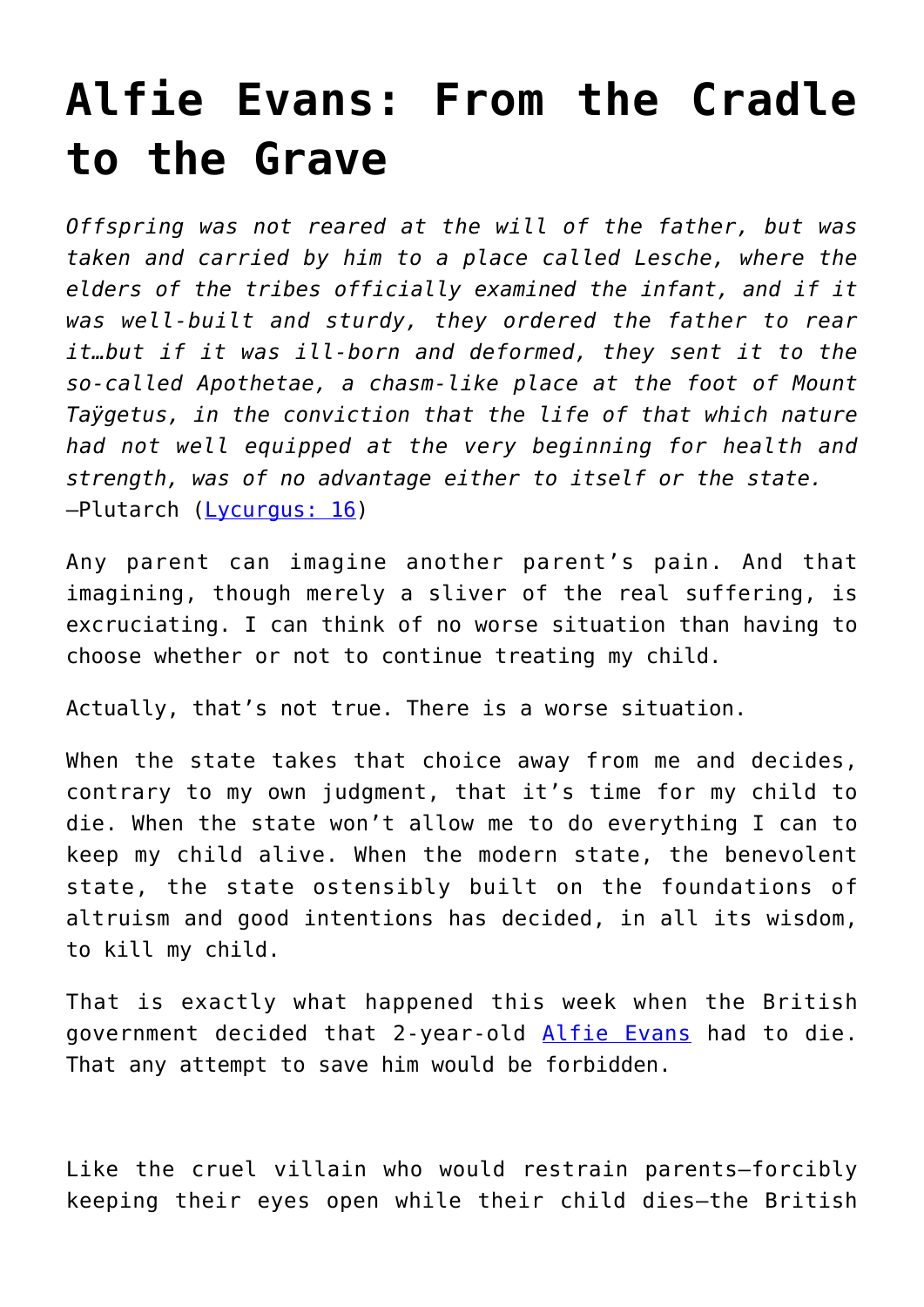justice system has decided to impose death onto Alfie Evans and ordered that no attempt be made to keep him alive. Despite not having been able to *actually diagnose his illness*, they pulled out his breathing tubes. But Alfie didn't die. So death by starvation it will have to be.

Attempts to save Alfie's life are now criminal acts.

Justice indeed.

That same "justice" is now, through the threat of violence, staying the love of Alfie's young parents, Tom 21, and Katie 20 and yet forcing them to watch their son starve to death. It is reminding them (and anyone else who may get ideas), at every turn, of their impotence in the face of its power. The Italian government and the Vatican have offered to provide medical care, but that too has been denied—on the grounds that the trip . . . *might kill him*. People are trying to smuggle life-saving equipment to the boy. They, too, are being [forcibly removed from the hospital.](https://twitter.com/TarheelKrystle/status/989186029801226240) It was reported that Alfie's father tried to administer mouth to mouth to his dying boy. Frankly, I'm surprised that he wasn't arrested on charges of practicing medicine without a license. Tom Evans has said "[This is not justice. This is a cruel bureaucracy.](https://www.thesun.co.uk/news/6079217/alfie-evans-dad-cruel-bureaucracy-air-ambulance-italy/)" He was right.

We've moved well beyond slippery slopes at this point. We've reached the *[Chthonic](https://en.wikipedia.org/wiki/Chthonic)* valley that lies at their inevitable destination, the foot of our own [Taÿgetus—](https://en.wikipedia.org/wiki/Taygetus#History)at the intersection of good intentions and ultimate power. This is where bureaucracy has replaced the moral compass; where we're told by our self-described betters that [we are morally deficient if](https://whyevolutionistrue.wordpress.com/2017/07/13/should-one-be-allowed-to-euthanize-severely-deformed-or-doomed-newborns/) [we try to keep our children alive;](https://whyevolutionistrue.wordpress.com/2017/07/13/should-one-be-allowed-to-euthanize-severely-deformed-or-doomed-newborns/) that there is innocent human life not only unworthy of saving, but that warrants extermination. We're starting to see, quite vividly, the moral and civic destination of the road we have been on since the turn of the 20th century when, drunk with the hubris of progress and the perfectibility of society, we began to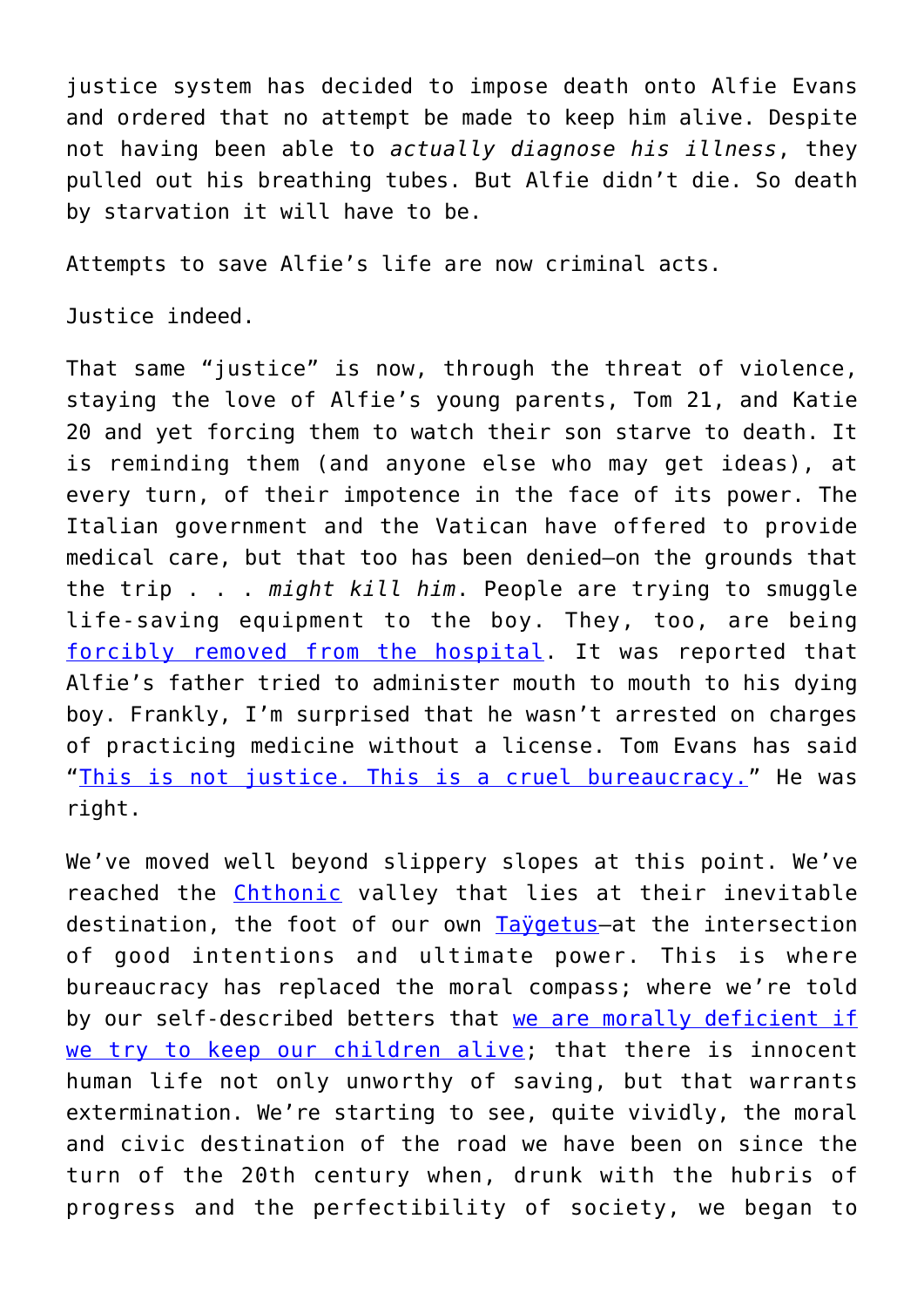willingly cede our freedoms and identities to the everbroadening notion of the benevolent and matronly state. To let her care for us from cradle to grave. Mother, after all, knows best. In this case, she thinks its time that you let your child die—the cradle has become the grave.

How truly magnificent must it be to get your broken arm set for free when the only price you have to pay is the possibility of the state determining that your child die.

And what of those who would complain, who would criticize this perversion of good intentions into this ghastly spectacle? They will, of course, be *investigated by the police*. Chief Inspector Chris Gibson made clear:

*Merseyside Police has been made aware of a number of social media posts which have been made with reference to Alder Hey Hospital and the ongoing situation involving Alfie Evans. I would like to make people aware that these posts are being monitored and remind social media users that any offences including malicious communications and threatening behaviour will be investigated and where necessary will be acted upon.*

Of course, "malicious" is *just* broad enough to mean anything the prosecutorial authorities so determine.

What's worse, is that large swaths of people watch this and determine that the parents, not the state, are the villains. Alfie's young parents are dismissed as low class (["chavs"](https://twitter.com/LucyAmelia27/status/989213484138336259) being the most common term bandied about by their social media detractors), with some of the more incendiary commentators suggesting that sterilization is best for the likes of them, anyway. I wonder how the conversation would turn if the baby were not born to those in the lower socio-economic strata that Tom and Katie occupy.

Just this week Kate Middleton and [Prince William](https://www.elle.com/uk/life-and-culture/culture/news/a39723/prince-william-overpopulation-royal-baby-number-three/) had a baby. It does make one wonder if, should this advantaged child be